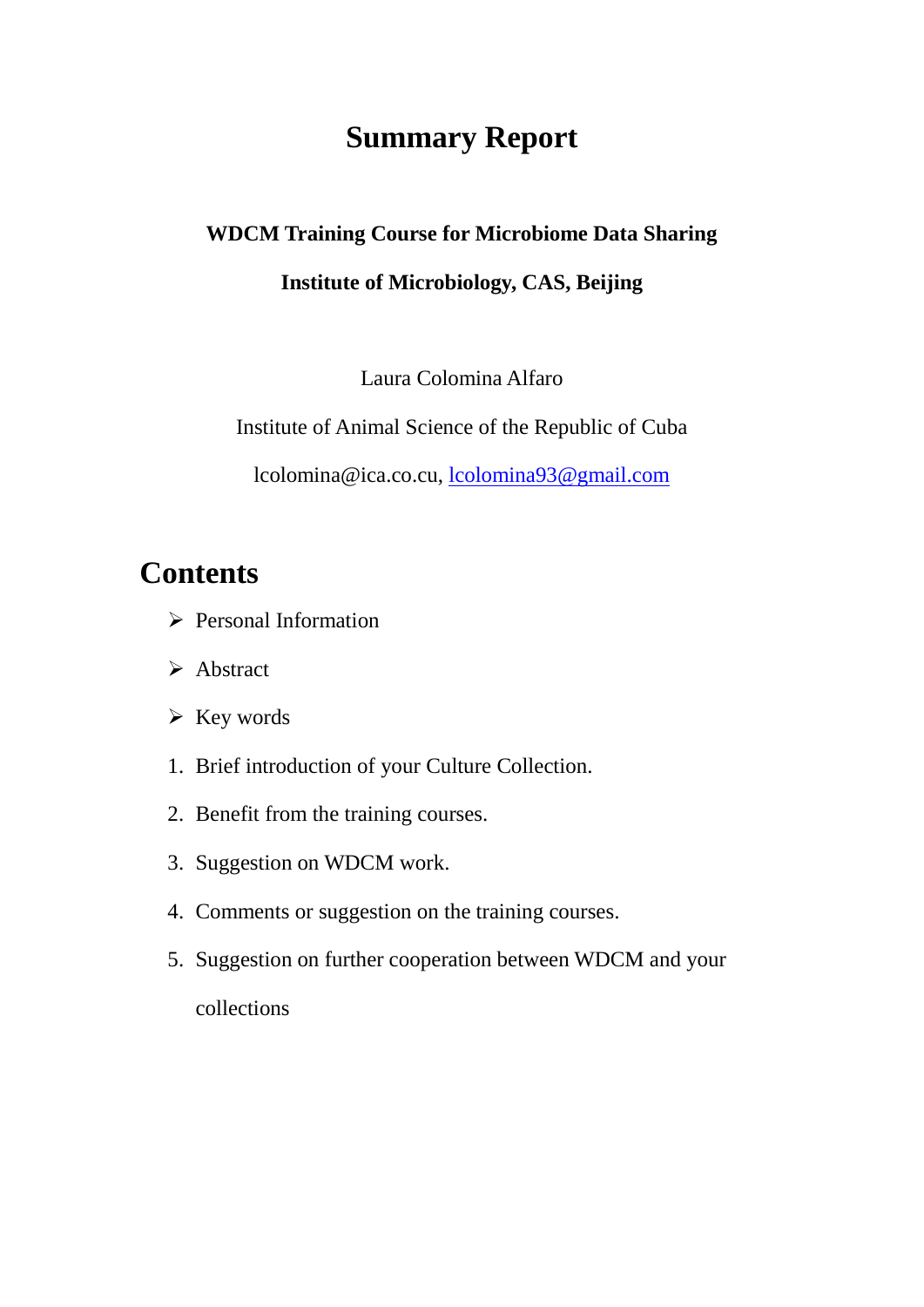# **BAMIPA: An alternative for animal production and livestocks development.**

#### **Personal Information**

**My name is Laura Colomina Alfaro, I am bachelor in Biochemistry and Molecular Biology from University of Havana, 2016. Currently I am working in the Institute of Animal Science of the Republic of Cuba, where I am member of the Biophysiological Science Department, specifically in the Microbiology Group. As Researcher, I am carrying out studies in the fields of digestive physiology of ruminant and non-ruminant animals, microbiology of the gut of these animals and food production.**

*Bank of Microorganisms of interest for Animal Production. BAMIPA*

#### **ABSTRACT**

Animal feed is one of the worries in tropical countries due to the lack of raw materials and its high costs. The Institute of Animal Science of the Republic of Cuba have been working in the fields of animal and food production for several years. The production of food and additives by biotechnology is one of the most novel alternatives for food production, and by this way, microorganisms are used as active ingredients or products derived from them. For this reason, we have a collection of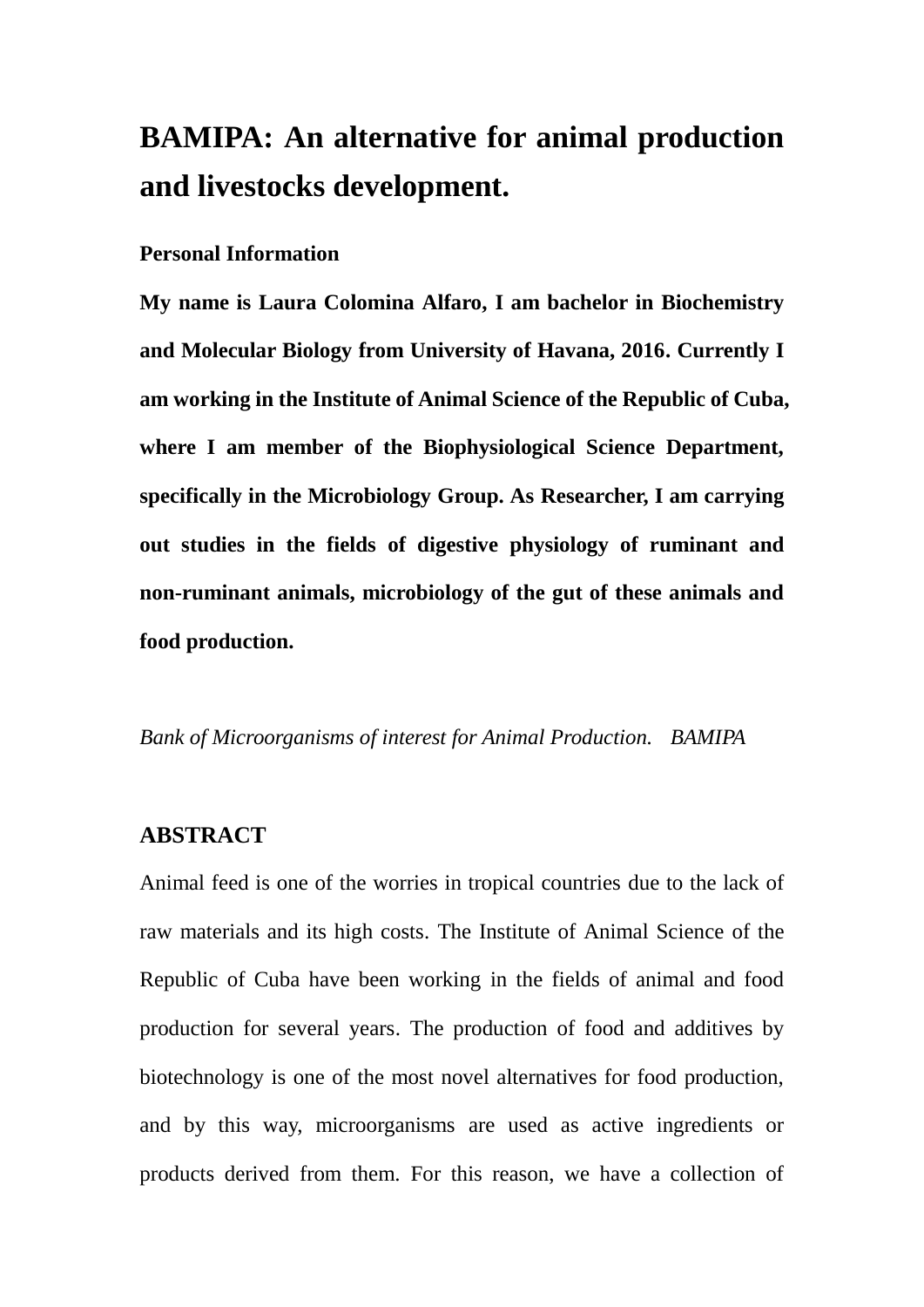microorganisms isolated from the gut of ruminant and non-ruminant animals and we jointed to WDCM in 2015. At moment, we want to characterize buffalo's microbiome and transfer this microbiome to bovine cattle. Also, we are working in isolation of microorganisms from other habitats that may contribute to animal production or other productive areas and incorporate these microorganisms into BAMIPA. The WDCM Training on Microbiome Data Sharing enhances to understanding the WDCM, opportunities existing in the World of Microbiology research, Culture Collection activities and the current state of the research in this field.

**Key words: animal production, microbiome, acid-lactic bacteria, yeast, buffaloes, lignocellulolytic enzymes, WDCM**

#### **1. Brief introduction of your Culture Collection.**

Animal feed is one of the worries not only in Cuba but also at the international level due to the lack of raw materials and its high costs. For this reason, many alternatives are sought and within these one of the most novel is the production of food and additives by biotechnology, where microorganisms are used as active ingredients or products derived from them. Thus, the isolation, identification, characterization and conservation of these microorganisms become fundamental links.

Our research group has been developing, since 2013, the project: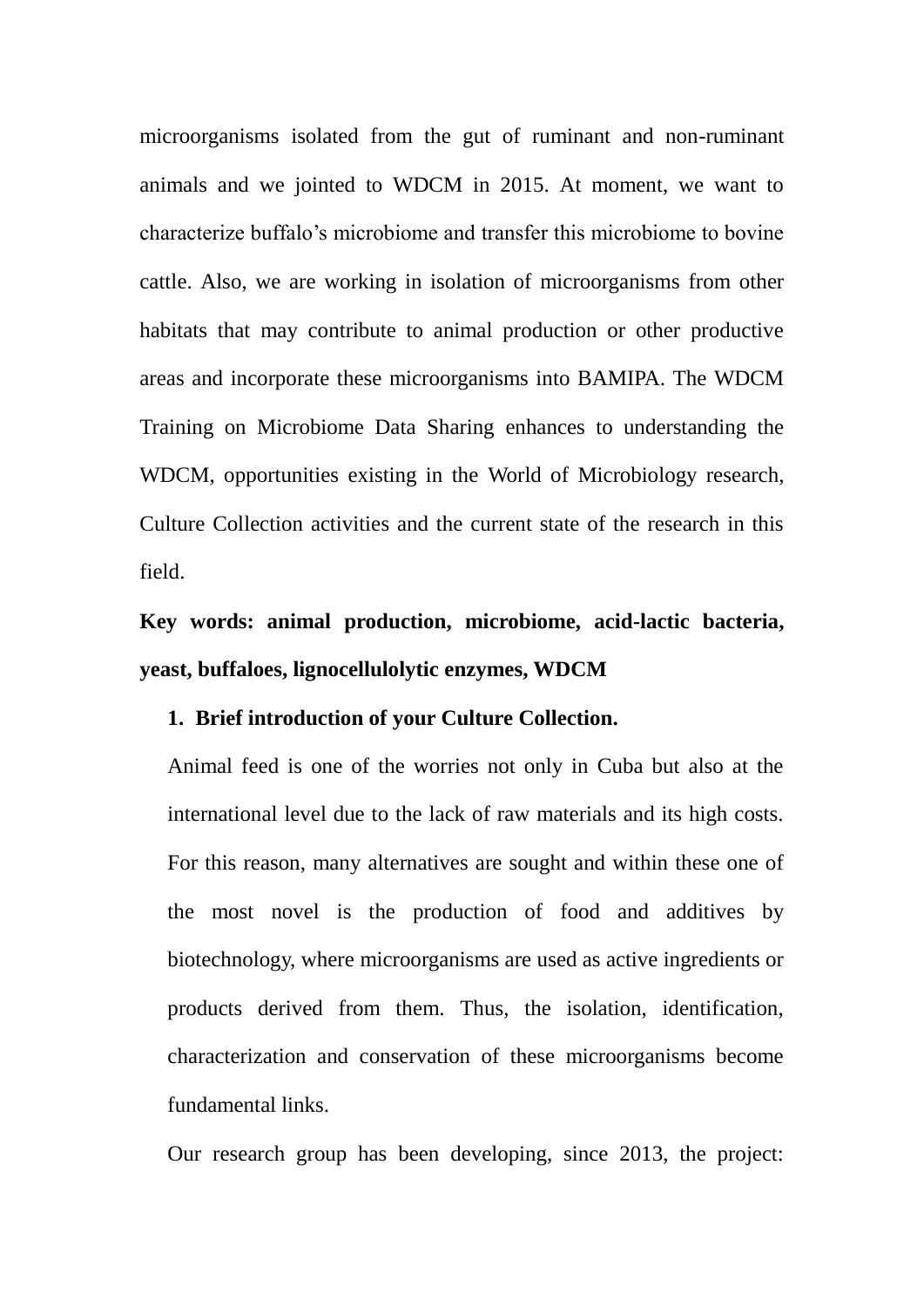Promotion of a bank of microorganisms to produce food and food additives intended for animal production. The objective is to isolate, identify and preserve microorganisms from the gastrointestinal tract of animals of productive interest.

The development of this project has allowed to have different collections of microorganisms with strong potential for animal feeding. At present, we have a collection of microorganisms isolated from the tract of chickens and ruminal fluid (28 microorganisms between yeasts and lactic acid bacteria).

This collection of microorganisms (BAMIPA, initials in Spanish for Bank of Microorganisms for Animal Production) also has among its goals to provide authentic and viable microorganisms for the develop of other research projects or for technological applications, the obtaining of agricultural products, as well as their use in other productive spheres. It also facilitates the exchange of microorganisms between national and international institutions and contributes to teaching with the training of other specialists in the management of collections of microorganisms and in the activities that derive from them. In 2015, our collection of microorganisms jointed to WDCM. In our laboratory we have only used the molecular tools for the identification of these microorganisms. We have the registration of the

DNA sequences of some of them. They were carried out in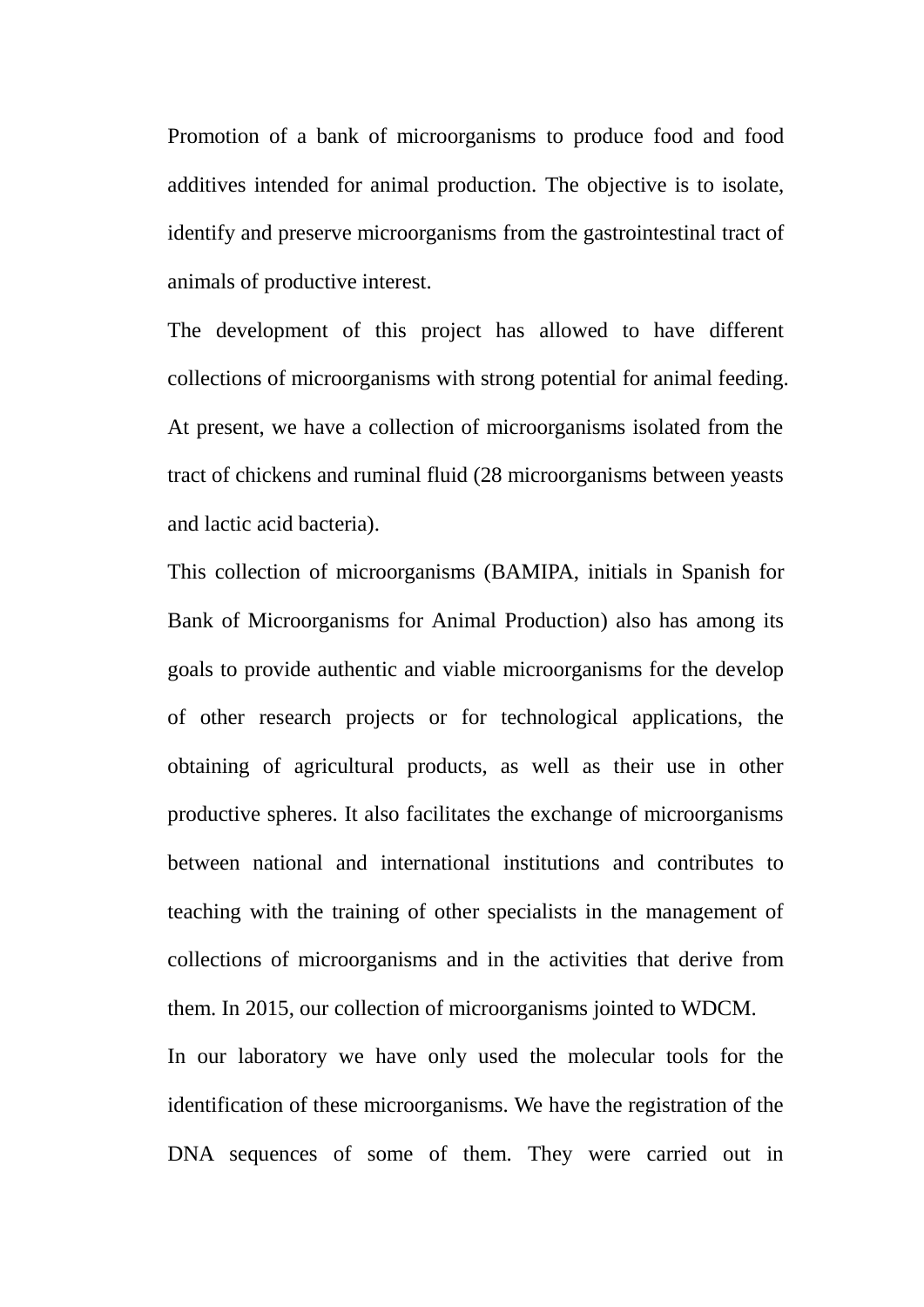collaboration with other foreign institutions and were registered at Genbank database (Tables 1 and 2). At present, our institute is evaluating the potential use of some of these microorganisms as probiotics.

Table 1. Molecular identification of acid-lactic bacteria and yeasts isolated from the gut of chickens.

| <b>Strain</b><br>number | Other collection<br>number | <b>Molecular Identification</b> | <b>Genbank accession</b><br>number |
|-------------------------|----------------------------|---------------------------------|------------------------------------|
| ICA1                    | $LB-12$                    | Pediococcus pentosaceus         | FR717460                           |
| ICA <sub>2</sub>        | $LB-13$                    | Weisella cibaria                | FR717461                           |
| ICA <sub>3</sub>        | $LB-17$                    | Enterococcus hirae              | FR717462                           |
| ICA4                    | $LB-25$                    | Pediococcus pentosaceus         | FR717465                           |
| ICA <sub>5</sub>        | $LB-27$                    | Enterococcus hirae              | FR717463                           |
| ICA6                    | $LB-28$                    | Enterococcus hirae              | FR717466                           |
| ICA7                    | $LB-29$                    | Lactobacillus crispatus         | FR717467                           |
| ICA <sub>8</sub>        | $LB-31$                    | Lactobacillus pentosus          | FR717464                           |
| ICA9                    | $LB-33$                    | Enterococcus hirae              | FR717468                           |
| ICA10                   | $LV-2$                     | Trichosporon sp.                | FR717637                           |
| ICA11                   | $LV3=LV-4$                 | Trichosporon asahii             | FR717638                           |
| ICA12                   | $LV-6=LV-7$                | Wickerhamomyces anomalus        | FR717639                           |
| ICA13                   | $LV-8$                     | Pichia kudriavzevii             | FR717640                           |
| ICA14                   | $LV-9$                     | Kodamaea ohmeri                 | FR717641                           |
| ICA15                   | $LV-10=LV-11$              | Trichosporon asahii             | FR717642                           |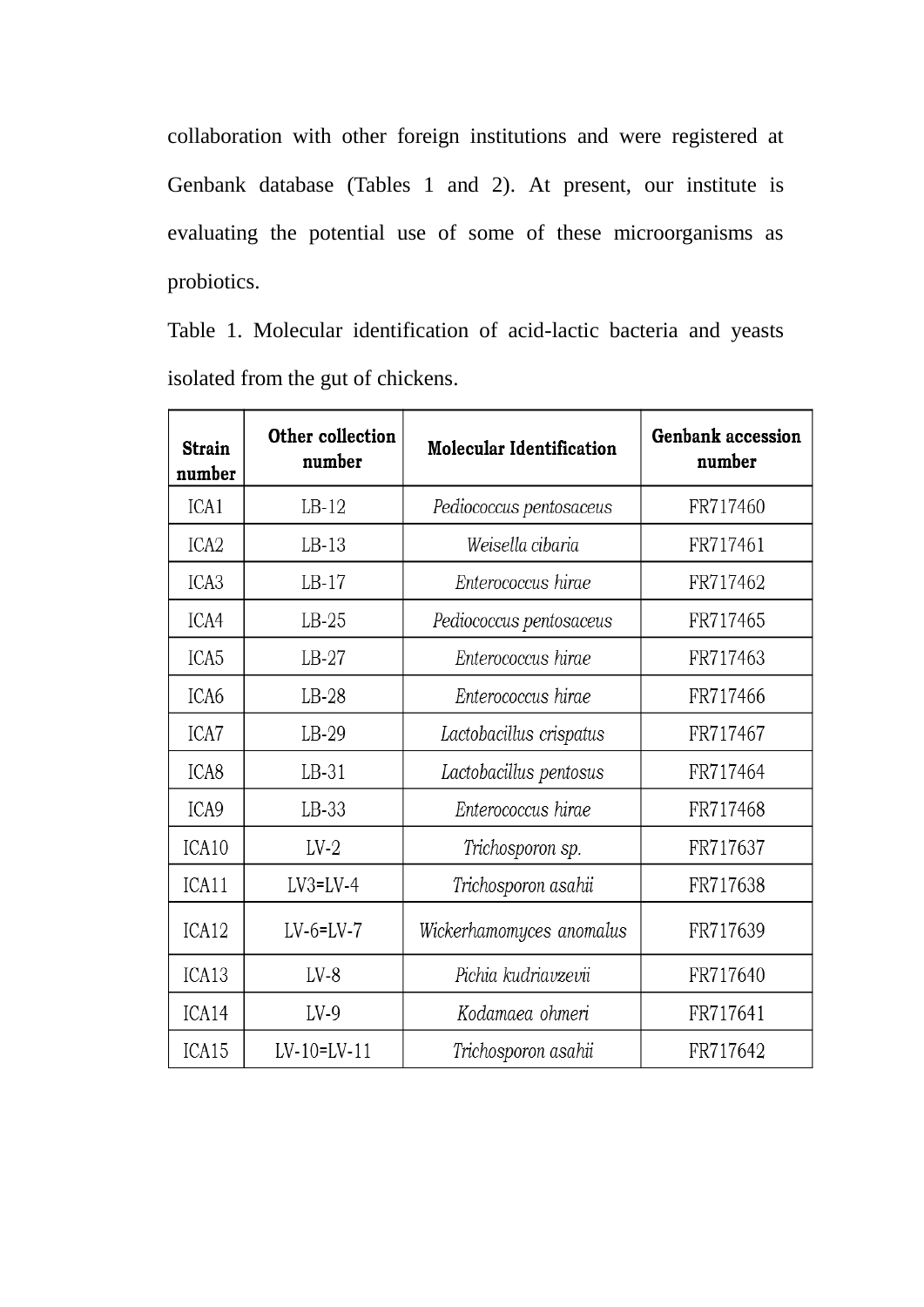| <b>Strain</b><br>number | <b>Other</b><br>collection<br>number | <b>Molecular Identification</b> | Genbank<br>accession<br>number |
|-------------------------|--------------------------------------|---------------------------------|--------------------------------|
| ICA16                   | 23                                   | Issatchenkia orientalis         | JF894138                       |
| ICA17                   | 24                                   | Issatchenkia orientalis         | JF894147                       |
| ICA <sub>18</sub>       | 29                                   | Issatchenkia orientalis         | JF894140                       |
| ICA19                   | 33                                   | Issatchenkia orientalis         | JF894146                       |
| ICA <sub>20</sub>       | 13                                   | Pichia guillermondii            | JF894136                       |
| ICA21                   | 15                                   | Pichia guillermondii            | JF894141                       |
| ICA <sub>22</sub>       | 17                                   | Pichia guillermondii            | JF894137                       |
| ICA <sub>23</sub>       | 22                                   | Pichia guillermondii            | JF894139                       |
| ICA <sub>24</sub>       | 27                                   | Pichia guillermondii            | JF894143                       |
| ICA <sub>25</sub>       | 28                                   | Pichia guillermondii            | JF894145                       |
| ICA <sub>26</sub>       | 32                                   | Pichia guillermondii            | JF894142                       |
| ICA <sub>27</sub>       | 25                                   | Candida Tropicalis              | JF894135                       |
| ICA <sub>28</sub>       | 18R                                  | Rhodotorula mucilaginosa        | JF894148                       |

Table 2. Molecular identification of yeast isolated from ruminal fluid.

### **2. Benefit from the training courses.**

Knowledge and tools that I acquired in this training course of MICROBIOME will be very useful for our laboratory to achieve all its goals in the fields of identification, characterization and preservation of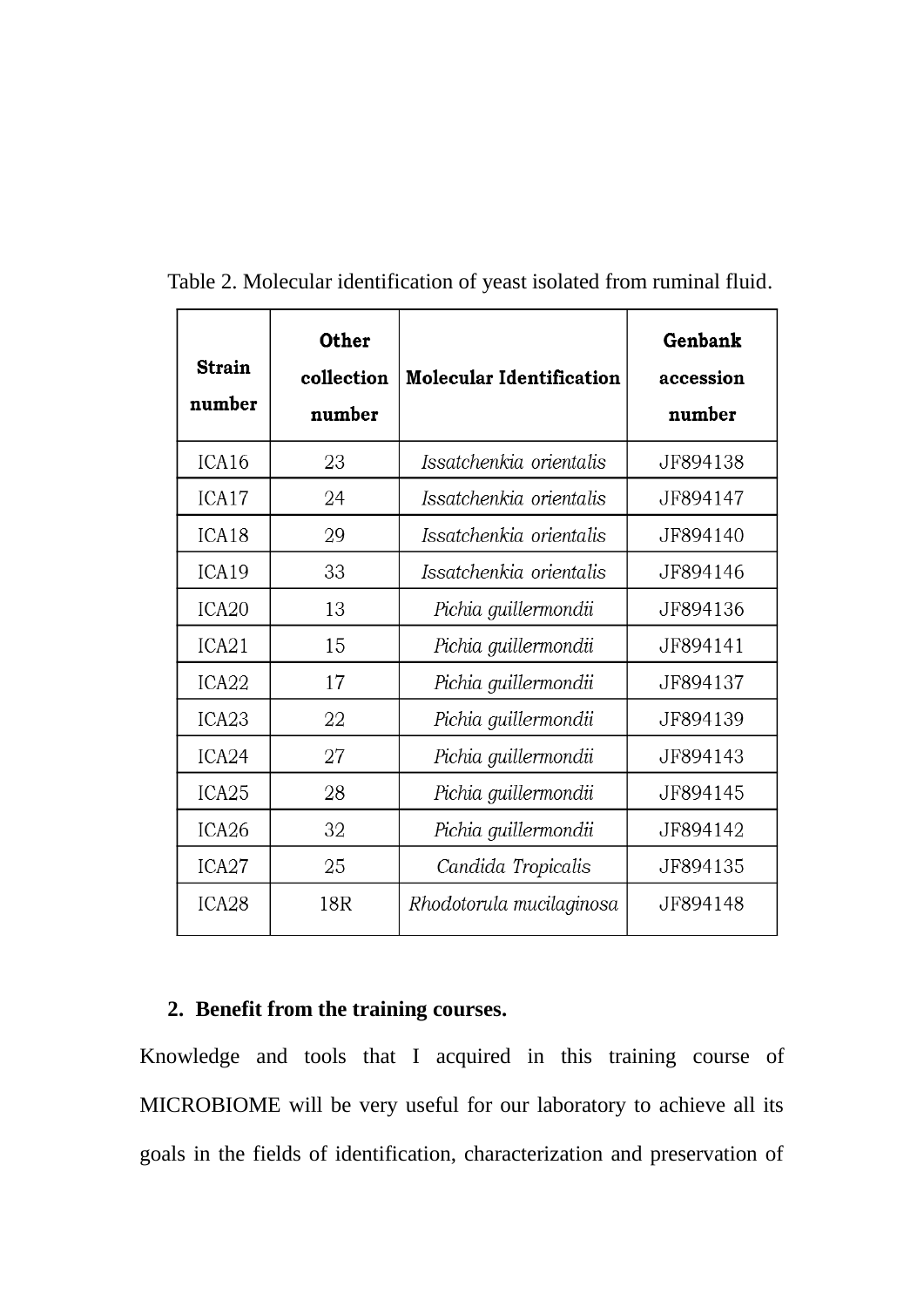microorganism isolated from de gut of animals of productive interest. It also allowed us to exchange with other professionals who work on the topic of collections of microorganism and know about their research projects. This training provided complete information related to bacteria, fungi and database development. The professors gave us a lot of information related to general application policies for international student and collaborations, and they showed us the current state of the research about microbiome, opportunities existing in the World of Microbiology research and Culture Collection activities.

#### **3. Suggestion on WDCM work.**

The work of WDCM is impressive and admirable. I am very glad to participate in this training and to know about its work, this is an important experience for me and my institute.

#### **4. Comments or suggestion on the training courses.**

I think the WDCM training Course for Microbiome Data Sharing was very interesting and I just want to suggest something related to the database practices, and it is that to do some practices we need to have some additional materials or be registered on some websites. I think we need know about this before coming to the training to bring the necessary information and be registered on the websites that we will use and so have a good database practice.

#### **5. Suggestion on further cooperation between WDCM and your**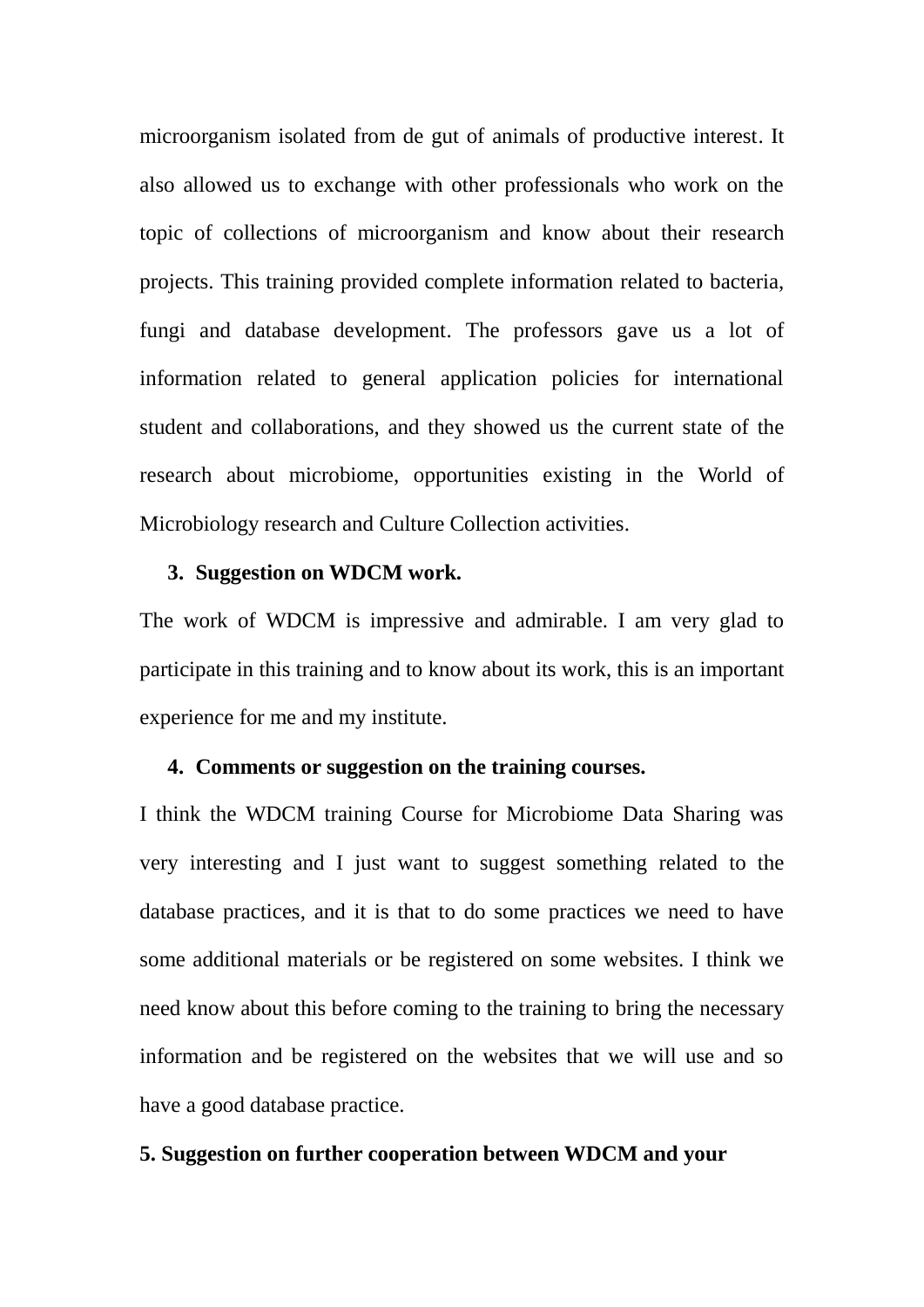#### **collections.**

The buffaloes are ruminant animals with productive and reproductive indicators higher than those of the bovine cattle because they have more rusticity, longevity and capacity to convert the fiber of the vegetables into meat and work. In the American tropics, it has been reported that Buffaloes have a higher conversion of dietary nitrogen in rumen protein and a better use of fiber, compared with other ruminant species. They produce a higher concentration of AGV and usually have higher ruminal pH than bovine cattle fed with equal diets.

This specie was introduced in Cuba in 1983 and now, our research group is interested in elaborate research projects that allow us to characterize the microbiome in the buffalo rumen and to compare it with the bovine cattle. By this way, we would contribute to elucidate the superiority that the buffalo has for use the fibrous materials and we would use this superiority to improve bovine cattle performance. The sequencing of the genes of microorganisms responsible for the degradation of the fiber will allow the identification of the genes that give the microorganism this superiority and thus we would insert these genes, by recombinant technology, in other microorganisms that do not have this capacity and thus to enhance the degradation of the fiber in the rumen or we would inoculate directly the microorganisms into the rumen (by catheter or direct puncture in the rumen) of bovine cattle just before de birth and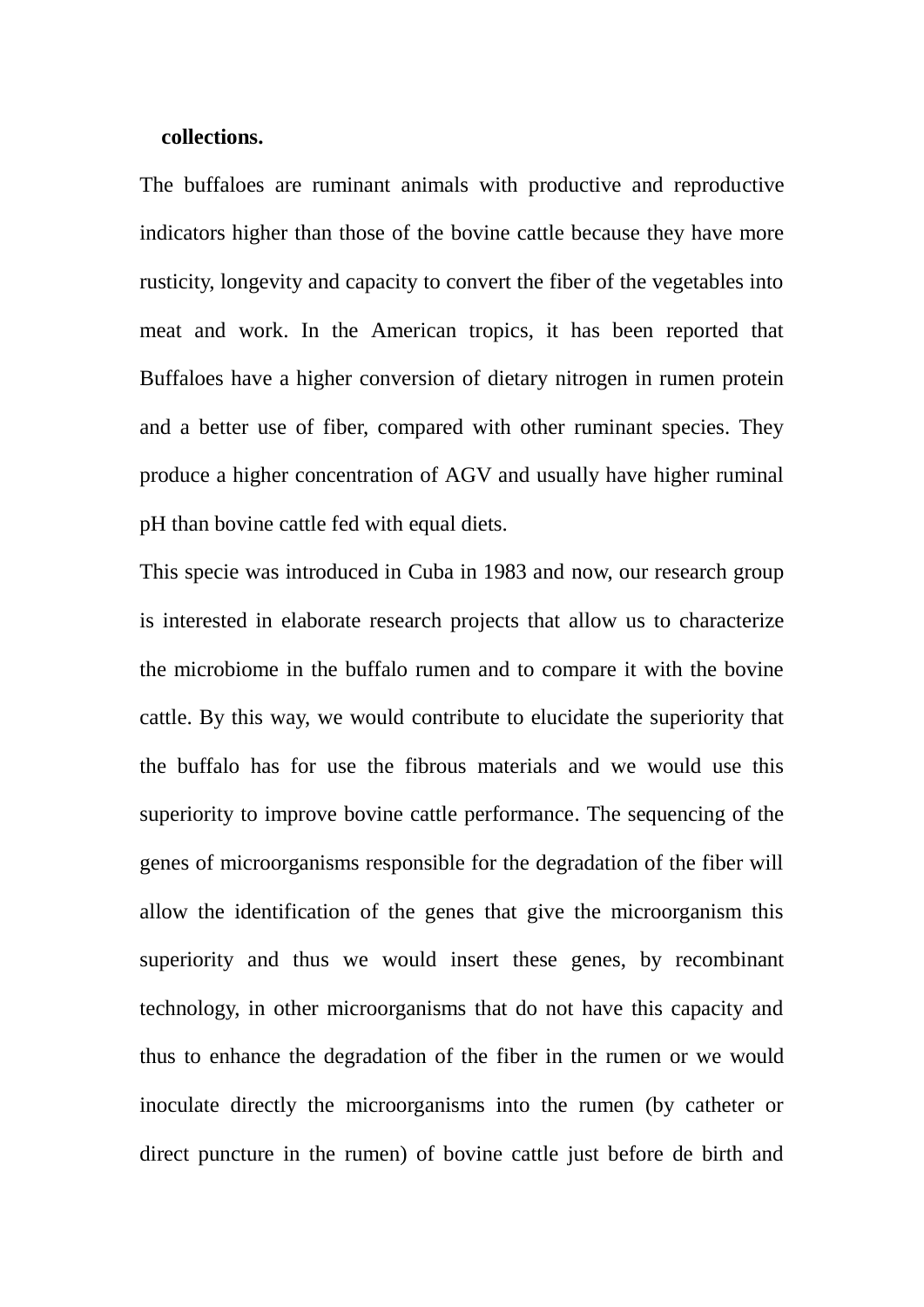monitor the microbiome until the calf became in adult.

We want to establish alliances with other groups of researchers working in the microbiology of the rumen to create a database of DNA sequences of rumen microorganisms that allows to deepen their genes and their functions, in addition to facilitating the work of researchers working this topic.

Microorganisms identified and characterized would be use as microbial additives (probiotics and microorganisms activating the ruminal fermentation) for animal feeding and by this way contribute to improved health and greater use of food, which allows to increase productive yields and consequently, the availability of milk, meat and eggs for human feeding.

Others future projections include isolating, characterizing, identifying and preserving microorganisms from other habitats that may contribute to animal production or other productive areas and incorporate these microorganisms into BAMIPA. We have in execution a new project that has as main objective the obtaining and evaluation of an enzymatic product with fibrolytic activity for the cattle sector and the bioindustry. The production of fibrolytic enzymatic extracts for other industrial sectors, would also ensure benefits, in the quality of products obtained in the textiles, paper, leather and pharmaceutical industry and for food production. We want to stablish alliances with others research teams to